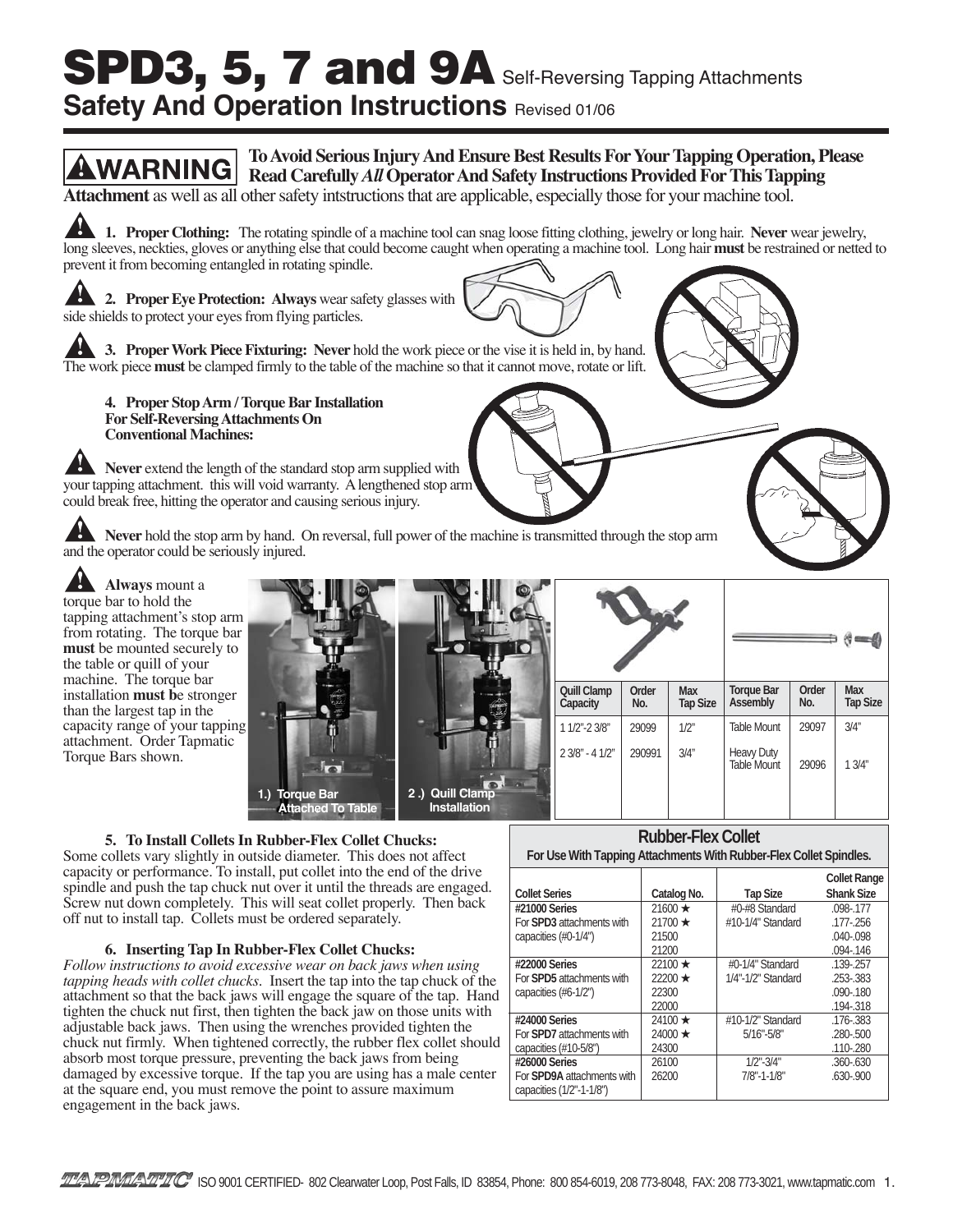### **SPD3, 5, 7 and 9A** Self-Reversing Tapping Attachments **Safety And Operation Instructions**



|             |       |                      |                     |              |                  |              |        | <b>MAXIMUM TAPMATIC TAPPING SPEEDS**</b> |                      |                     |              |                  |              |               |
|-------------|-------|----------------------|---------------------|--------------|------------------|--------------|--------|------------------------------------------|----------------------|---------------------|--------------|------------------|--------------|---------------|
| <b>Size</b> |       | <b>Cast Iron and</b> | <b>Plastics and</b> |              | <b>Stainless</b> |              |        | <b>Size</b>                              | <b>Cast Iron and</b> | <b>Plastics and</b> |              | <b>Stainless</b> |              |               |
|             |       | <b>Bronze</b>        | Aluminum            | <b>Steel</b> | <b>Steel</b>     | <b>Brass</b> | Copper |                                          | <b>Bronze</b>        | Aluminum            | <b>Steel</b> | <b>Steel</b>     | <b>Brass</b> | <b>Copper</b> |
|             | $-80$ | 2000                 | 2000                | 2000         | 1900             | 2000         | 2000   | 1/4<br>$-20$                             | 1000                 | 1200                | 750          | 400              | 1200         | 1200          |
|             | $-64$ | 2000                 | 2000                | 2000         | 1600             | 2000         | 2000   | $-28$<br>1/4                             | 1200                 | 1200                | 850          | 400              | 1300         | 1200          |
|             | $-72$ | 2000                 | 2000                | 2000         | 1600             | 2000         | 2000   | $-18$<br>5/16                            | 850                  | 1100                | 650          | 300              | 1200         | 1100          |
|             | $-56$ | 1900                 | 2000                | 1800         | 1300             | 2000         | 2000   | $-24$<br>5/16                            | 900                  | 1200                | 700          | 350              | 1300         | 1200          |
|             | $-64$ | 2000                 | 2000                | 1900         | 1300             | 2000         | 2000   | 3/8<br>$-16$                             | 700                  | 900                 | 550          | 250              | 1200         | 900           |
|             | $-48$ | 1800                 | 1900                | 1700         | 1000             | 1900         | 1900   | 3/8<br>$-24$                             | 750                  | 1000                | 600          | 300              | 1200         | 1000          |
|             | $-56$ | 1900                 | 2000                | 1800         | 1100             | 2000         | 2000   | 7/16<br>$-14$                            | 600                  | 800                 | 450          | 200              | 950          | 800           |
|             | $-40$ | 1700                 | 1800                | 1500         | 900              | 1900         | 1800   | $-20$<br>7/16                            | 650                  | 850                 | 475          | 225              | 1000         | 850           |
|             | $-48$ | 1800                 | 1900                | 1600         | 1000             | 2000         | 1900   | 1/2<br>$-13$                             | 500                  | 650                 | 400          | 200              | 850          | 650           |
|             | $-40$ | 1650                 | 1700                | 1600         | 800              | 1800         | 1700   | $1/2 -$<br>$-20$                         | 575                  | 750                 | 425          | 200              | 1000         | 750           |
|             | $-44$ | 1750                 | 1800                | 1700         | 900              | 1900         | 1800   | 9/16<br>$-12$                            | 450                  | 600                 | 350          | 175              | 800          | 600           |
|             | $-32$ | 1500                 | 1600                | 1500         | 700              | 1700         | 1600   | $-18$<br>9/16                            | 500                  | 675                 | 375          | 175              | 900          | 675           |
|             | $-40$ | 1650                 | 1700                | 1600         | 800              | 1800         | 1700   | 5/8<br>$-11$                             | 375                  | 500                 | 300          | 150              | 700          | 500           |
|             | $-32$ | 1400                 | 1400                | 1200         | 600              | 1400         | 1400   | $-18$<br>5/8                             | 450                  | 600                 | 325          | 150              | 800          | 600           |
|             | $-36$ | 1500                 | 1500                | 1300         | 700              | 1500         | 1500   | 3/4<br>$-10$                             | 325                  | 400                 | 250          | 125              | 575          | 400           |
|             | $-24$ | 1300                 | 1400                | 1100         | 500              | 1500         | 1400   | 3/4<br>$-16$                             | 375                  | 475                 | 275          | 125              | 650          | 450           |
|             | $-32$ | 1400                 | 1500                | 1200         | 600              | 1500         | 1400   | 7/8<br>$-9$                              | 275                  | 350                 | 200          | 90               | 500          | 350           |
| 12          | $-24$ | 1300                 | 1400                | 900          | 400              | 1500         | 1400   | 7/8<br>$-14$                             | 300                  | 400                 | 250          | 100              | 550          | 400           |
| 12          | $-28$ | 1400                 | 1500                | 1000         | 500              | 1500         | 1400   | $-8$                                     | 250                  | 300                 | 175          | 75               | 425          | 300           |
|             |       |                      |                     |              |                  |              |        | $-14$                                    | 275                  | 350                 | 200          | 100              | 475          | 350           |

\*\*These maximum tapping speeds are for optimum tapping conditions for the tap size, tap pitch and material involved. Optimum conditions are (1) a through hole or blind hole with generous chip clearance; (2) thread depth is \_\_\_\_\_\_\_\_\_\_\_\_\_\_\_\_\_\_\_\_\_\_\_\_\_\_\_\_\_\_\_\_\_\_\_\_\_\_\_\_\_\_\_\_\_\_\_\_\_\_\_\_\_\_\_\_\_\_\_\_\_\_\_\_\_\_\_\_\_\_\_\_\_\_\_\_\_\_\_\_\_\_\_\_\_\_\_\_\_\_\_\_\_\_\_\_\_\_\_\_\_\_\_\_\_\_\_\_\_\_\_\_\_\_\_\_\_\_\_\_\_\_\_\_\_\_\_\_\_\_\_\_\_\_\_\_\_\_\_\_\_\_\_\_\_\_\_\_\_\_\_\_\_\_\_\_\_\_\_\_\_\_\_\_\_\_\_\_\_\_\_\_\_\_\_\_\_\_\_\_\_\_\_\_\_\_\_\_\_\_\_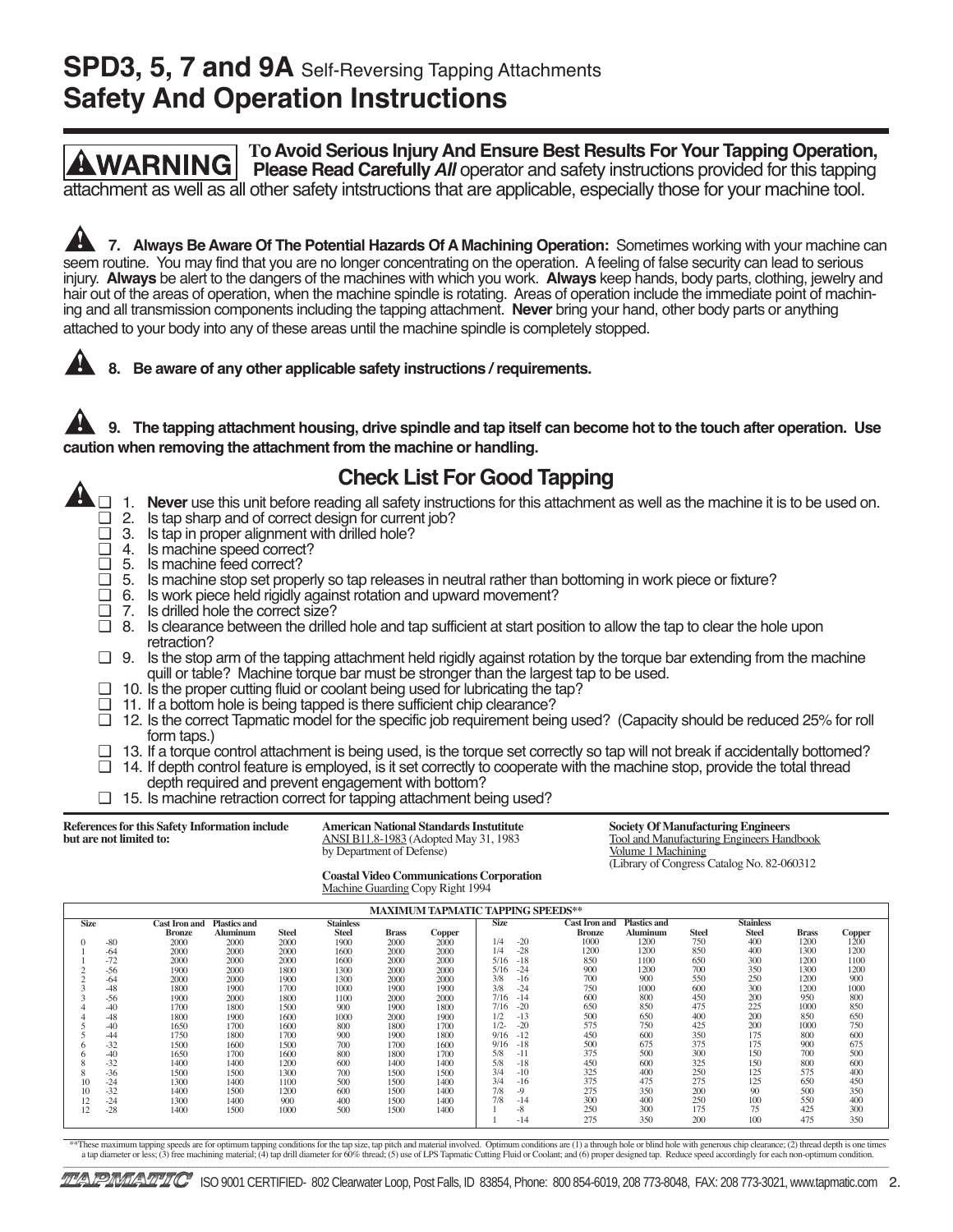### **SPD3, 5, 7 and 9A** Self-Reversing Tapping Attachments **Safety And Operation Instructions**

This tapping attachment can be used on all types of manually operated or automated machines with rotating, non-reversing spindles. It should not be used on machines which reverse on the back stroke.

This attachment incorporates in its design a gear reverse which has a 1to 1 reverse ratio. Reversing speed, then, is equal to the machine's spindle speed. Therefore, the in-feed and out-feed of the machine spindle may remain the same. The "bore cycle" on most NC machines can be employed for tapping.

#### **MOUNTING THE STOP ARM**

There are three (3) screws provided with the unit to properly mount the stop arm onto the top of the housing.

Extend strong torque bar from machine quill or machine table to engage short stop arm. DO NOT LENGTHEN STOP ARM. Also, clamp part to be tapped securely as full power of the machine is transmitted in reverse. DO NOT HOLD PART BY HAND. DO NOT HOLD STOP ARM BY HAND.

#### **INSTALLING THE ARBOR IN TAPER MOUNT UNITS**

Make sure that the taper mount of the unit and the arbor itself are clean and free of oil or grease. Then with a twisting motion, insert the arbor into the tapping attachment. The twisting motion allows the air entrapped in the taper to be released. When the arbor is inserted completely, several sharp blows should be made on the tang with a lead hammer to make sure the arbor is seated firmly. It is important that this procedure be followed, as the taper may be damaged if slippage occurs. Occasionally, for large units, it may be necessary for the attachment to be pinned to the arbor. This may be done with a #4 Taper Pin.

#### **INSERTING THE TAP**

**Rubber Flex Collet Spindle:** If the tap you are using has a male center as in Figure 1, the point should be ground off so that the tap square will be engaged by the back jaws as shown in

After removing the point,<br>insert the tap into the tap chuck of the attachment so that the back jaws will engage the square of the tap. Hand tighten the chuck nut first. Then tighten back jaws with hex key. Then using wrenches provided, tighten chuck nut. This procedure will assure true running of the tap. Note: Reduce capacity 25% for roll form taps.



**Quick Change Spindle:** To install or remove a tap adapter lift the release collar #71A. **Please order collets and tap adapters separately.**

**TAPPING SPEEDS:** The Tapping Attachment has been designed to operate properly at recommended tapping speeds. Please refer to chart for the recommendations for specific tap sizes. **Do not exceed the maximum speed shown on the tapping attachment.**

#### **THROUGH HOLE TAPPING**

Through holes are easily tapped without machine stops or dwells; merely feed in and out, as desired. For programmed machine operation, program the machine spindle to feed at, or slightly less than, the taps' feed per revolution to insure production of quality threads.

Manual tapping with the attachment does not require operator to apply any lead pressure on the tap during the tapping operation. The free axial float in the attachment will automatically permit the tap to follow its own lead. The operator merely moves the machine's spindle behind the lead of the tap until the desired depth is reached. To reduce wear within the tapper, it is recommended that a short, quick, upward movement of the machine spindle be made during transition from drive to reverse. The tap will return to a forward rotation as soon as it is withdrawn from the hole.

#### **BOTTOM HOLE TAPPING**

For accurate and efficient bottom hole tapping, a machine feed stop should be used to allow the attachment's spindle to disengage in neutral before the tap bottoms in the hole. To achieve this, set the machine stop so that the machine feed plus the attachment's self-feed will equal the desired thread depth. This greatly simplifies the tapping operation, and affords maximum tap protection.

This attachment does not have a clutch. It is positive drive. These units have a fixed self-feed length. The amount of self feed is 3mm for SPD3, 5mm for SPD5, 7mm for SPD7 and 10mm for SPD9A. For added tap protection in quick-change models, the torque release tap holders (TC style) may be employed. The tap will stop without breaking if the bottom of the hole is accidentally engaged.

#### **LUBRICATION**

Lubricate approximately every 100,000 holes.

**To Lubricate:** Remove set screw from housing wall, add grease (use 2 tubes), and reinstall set screw. FOR ADDITIONAL GREASE-USE ORDER NO. 29000 FOR A CASE OF 12 TUBES.

**MAINTENANCE NOTE:** If tapping attachment becomes contaminated with coolant, submerge it in a light weight spindle oil. Allow the oil to work through the unit, then remove and let stand. When most of the oil has drained from the unit, re-grease it.

#### **TAP LUBRICATION**

To insure maximum tap life, the proper lubricant should be used. For an ALL PURPOSE tapping fluid that meets the toughest safety requirements use our MQL Systems DRY-CUT.

#### **REMOVAL OF TAPERED ARBORS**

Removal of the arbor from the Jacobs or DIN taper in a tapping attachment will generally require striking the arbor with a soft metal rod. Hold the tapping attachment, with the arbor pointed away, in one hand and strike the arbor sideways on tang or in relief area, with a brass rod grasped in the other hand. Numerous blows may be required. **DO NOT STRIKE THE TAPPING ATTACHMENT.**

Stubborn arbors and arbors install d with Loctite will require the application of heat. Using a soft flame propane torch, evenly heat the interface area where the arbor enters the attachment. (300% F will be required to break down the Loctite.) After applying heat, resume striking the arbor with the soft metal rod until the arbor loosens. Always use caution when handling heated parts.

#### **PROGRAMMING INSTRUCTIONS WHEN USED ON CNC MACHINES**

- **1.** Utilize bore cycle of machine.
- **2.** Set machine in-feed and out-feed at 98 to 100% of correct feed rate for thread pitch.
- **3.** Establish clearance plane above hole (equal to diameter of largest tap within specific unit's capacity, up to maximum of 5/8" for largest tools) where machine's rapid approach converts to feed rate so that tap will definitely clear hole during retraction before machine idexes to next position.
- **4.** For through holes or blind holes with sufficient clearance, simply machine feed to desired thread depth and retract.
- **5.** For blind holes or controlled thread depth, machine feed to the desired thread depth minus the tapping attachment self-feed distance (see "Bottom Hole Tapping" above). Check depth on first hole and adjust program depth accordingly.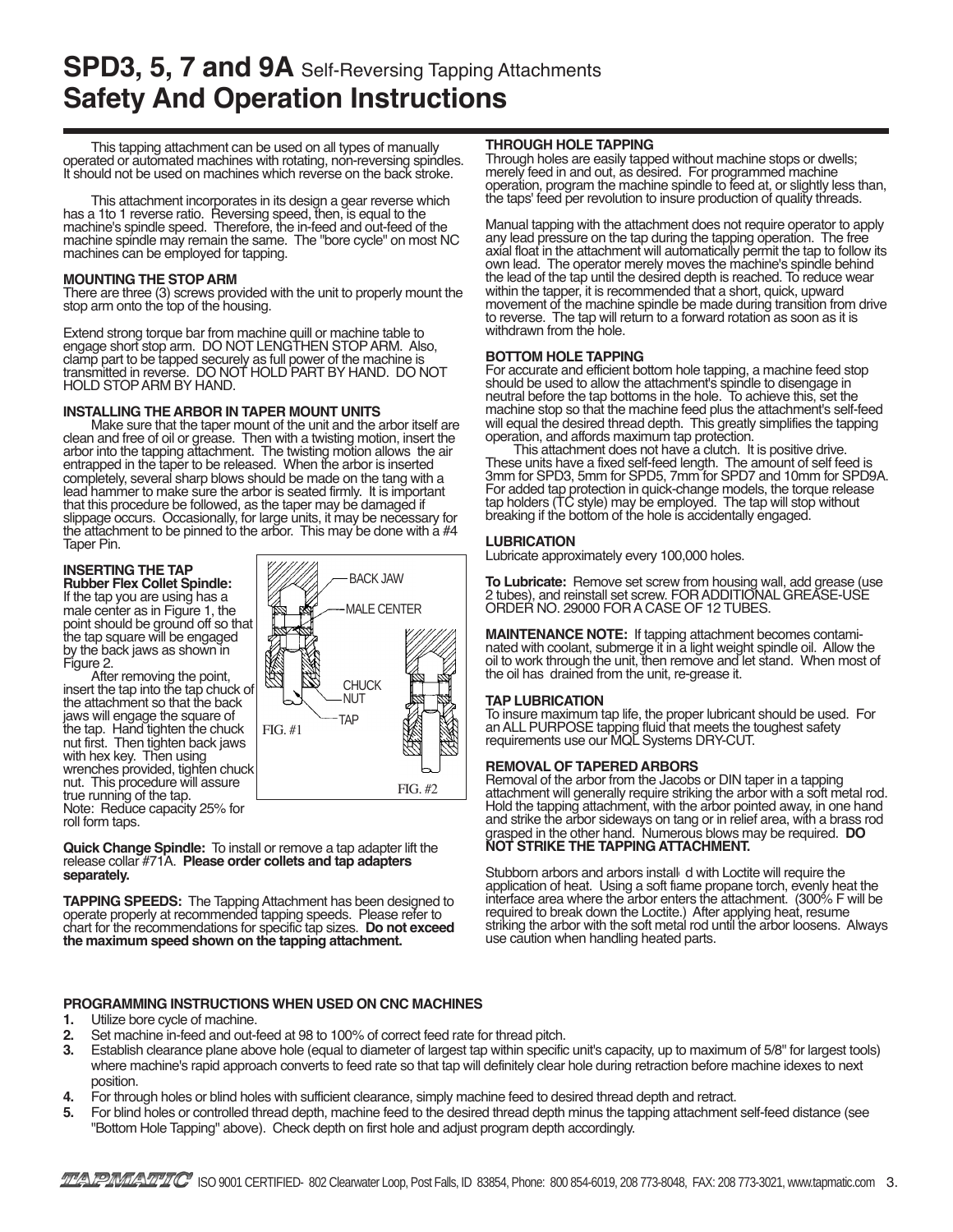### **Parts Listing SPD3, 5, 7 and 9A** Self-Reversing Tapping Attachments

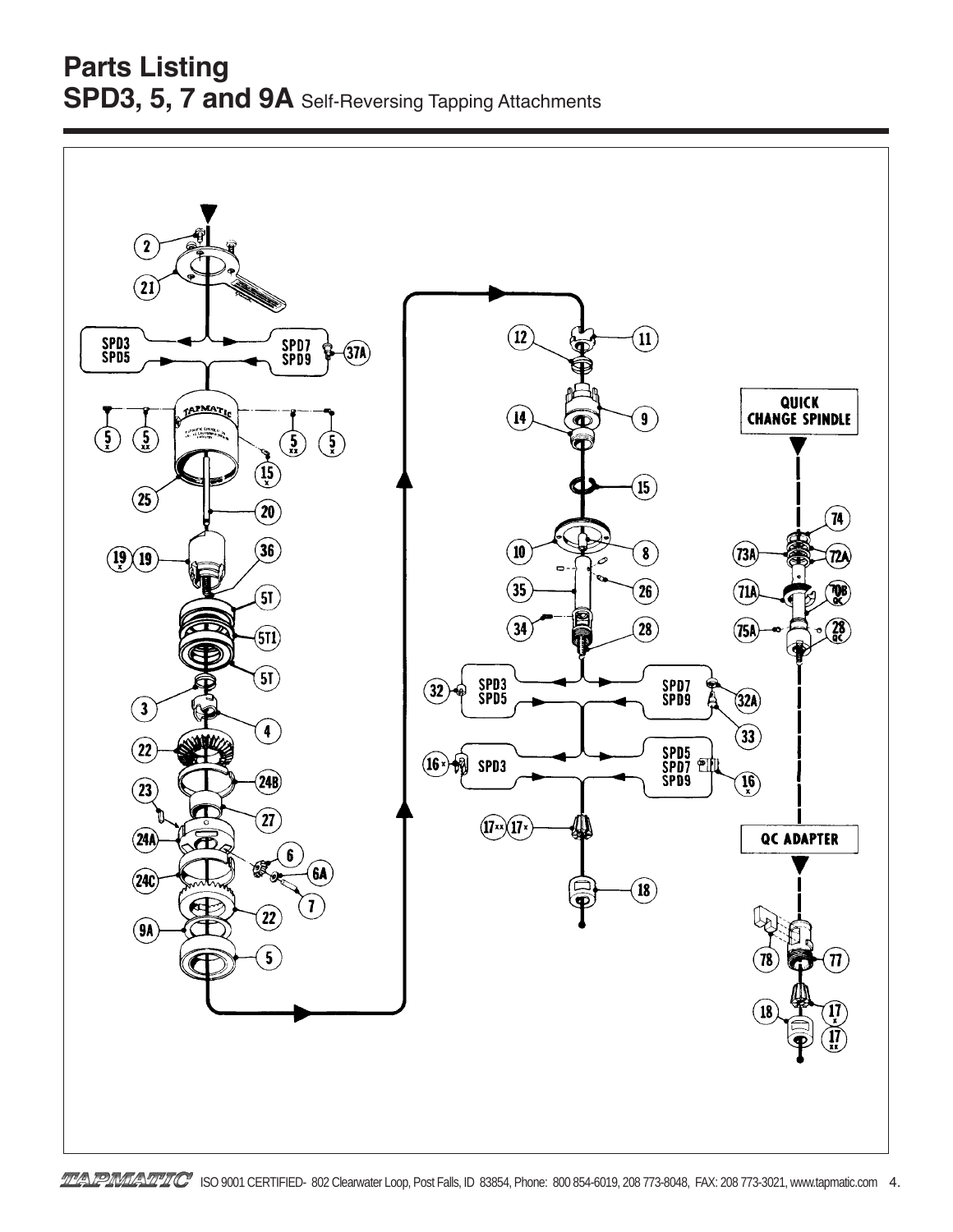## **Parts Listing** SPD3, 5, 7 and 9A Self-Reversing Tapping Attachments

| <b>IDENT</b>                                                                                                                                                                                                                                                                                                                                                                                                                                                               | <b>PART NAME</b>                                                                                                                                                                                                                                                                                                                                                                                                                                                                                                                                                                                                                                                                                                                                                                                                                                                                                                                                                                                                                                                                                                                                                                                                                                                                                                                                                                                                                                                                                                                                                                                                                    | SPD3                                                                                                                                                                                                                                                                                                                                                                                                                                                                                                                                                                                                                                                                                                                                                                   | SPD <sub>5</sub>                                                                                                                                                                                                                                                                                                                                                                                                                                                                                                                                                                                                                                                                                                                 | SPD7                                                                                                                                                                                                                                                                                                                                                                                                                                                                                                                                                                                                                                                                                                    | SPD9                                                                                                                                                                                                                                                                                                                                                                                                                                                                                                                                                                                                                                                        | Notes:                                                                                                                                                                                                                                                                                                                                                                                                                                                                                                                                                                                                                                                                                                                                                                                                                                                                                                                                                                                                                                                                                                                                                                                |
|----------------------------------------------------------------------------------------------------------------------------------------------------------------------------------------------------------------------------------------------------------------------------------------------------------------------------------------------------------------------------------------------------------------------------------------------------------------------------|-------------------------------------------------------------------------------------------------------------------------------------------------------------------------------------------------------------------------------------------------------------------------------------------------------------------------------------------------------------------------------------------------------------------------------------------------------------------------------------------------------------------------------------------------------------------------------------------------------------------------------------------------------------------------------------------------------------------------------------------------------------------------------------------------------------------------------------------------------------------------------------------------------------------------------------------------------------------------------------------------------------------------------------------------------------------------------------------------------------------------------------------------------------------------------------------------------------------------------------------------------------------------------------------------------------------------------------------------------------------------------------------------------------------------------------------------------------------------------------------------------------------------------------------------------------------------------------------------------------------------------------|------------------------------------------------------------------------------------------------------------------------------------------------------------------------------------------------------------------------------------------------------------------------------------------------------------------------------------------------------------------------------------------------------------------------------------------------------------------------------------------------------------------------------------------------------------------------------------------------------------------------------------------------------------------------------------------------------------------------------------------------------------------------|----------------------------------------------------------------------------------------------------------------------------------------------------------------------------------------------------------------------------------------------------------------------------------------------------------------------------------------------------------------------------------------------------------------------------------------------------------------------------------------------------------------------------------------------------------------------------------------------------------------------------------------------------------------------------------------------------------------------------------|---------------------------------------------------------------------------------------------------------------------------------------------------------------------------------------------------------------------------------------------------------------------------------------------------------------------------------------------------------------------------------------------------------------------------------------------------------------------------------------------------------------------------------------------------------------------------------------------------------------------------------------------------------------------------------------------------------|-------------------------------------------------------------------------------------------------------------------------------------------------------------------------------------------------------------------------------------------------------------------------------------------------------------------------------------------------------------------------------------------------------------------------------------------------------------------------------------------------------------------------------------------------------------------------------------------------------------------------------------------------------------|---------------------------------------------------------------------------------------------------------------------------------------------------------------------------------------------------------------------------------------------------------------------------------------------------------------------------------------------------------------------------------------------------------------------------------------------------------------------------------------------------------------------------------------------------------------------------------------------------------------------------------------------------------------------------------------------------------------------------------------------------------------------------------------------------------------------------------------------------------------------------------------------------------------------------------------------------------------------------------------------------------------------------------------------------------------------------------------------------------------------------------------------------------------------------------------|
| $rac{2}{3}$<br>$*_{4}$<br>5<br>5T<br>5TI<br>5X<br>5XX<br>6<br>6A<br>7<br>8<br>9<br>9Α<br>10<br>$*11$<br>$*12$<br>14<br>15<br>15X<br>$*16X$<br>17X<br>17XX<br>18<br>19<br>19<br>19<br>19<br>19<br>19<br>19<br>19X<br>19X<br>19X<br>19X<br>19X<br>19X<br>20<br>$*21$<br>22<br>23<br>24A<br>24B<br>24C<br>25<br>26<br>27<br>$*28$<br>$*28QC$<br>31<br>*32<br>32A<br>33<br>34<br>35<br>$*36$<br>37A<br>70QC<br>71A<br>72A<br>72A<br>73A<br>74<br>75A<br>75A<br>75A<br>77<br>78 | <b>Stop Arm Screws</b><br><b>Cushion Spring</b><br>Spring Biased Driver<br><b>Ball Bearing</b><br><b>Ball Bearings</b><br>Shim<br><b>Lock Set Screw</b><br>Lock Set Screw Plug<br><b>Planet Gear</b><br>Washer<br>Gear Axle & Washers<br><b>Guide Spindle Bushing</b><br><b>Reversing Member</b><br><b>Flange Washer</b><br>Lock Nut<br>Spring Biased Rev. Driver<br><b>Reversing Drive Spring</b><br><b>Drive Spindle Bushing</b><br><b>Retaining Ring</b><br><b>Set Screw</b><br><b>Back Jaws</b><br>Rubber Flex Collet (Small)<br>Rubber Flex Collet (Large)<br><b>Tap Chuck Nut</b><br>Threaded Mount (5/16-24)<br>Threaded Mount (3/8-24)<br>Threaded Mount (1/2-20)<br>Threaded Mount (5/8-16)<br>Threaded Mount (3/4-16)<br>Threaded Mount (7/8-20)<br>Threaded Mount (1-1/2-18)<br>Taper Mount (#6JT)<br>Taper Mount (#33 JT)<br>Taper Mount (DIN B12)<br>Taper Mount (DIN B16)<br>Taper Mount (#3JT)<br>Taper Mount (#4JT)<br><b>Guide Spindle</b><br>Stop Arm<br><b>Ring Gear</b><br>Key<br>Gear Carrier<br>Gear Carrier Spacer (Short)<br>Gear Carrier Spacer (Long)<br>Housing<br><b>Drive Pins</b><br>Gear Carrier Bushing<br><b>Return Spring</b><br>Quick Change Return Spring<br>Guide Spindle Washer<br>Guide Spindle Nut<br><b>Spring Bearing</b><br><b>Spring Hanger</b><br><b>Back Jaw Retainer Screw</b><br><b>Drive Spindle</b><br><b>Safety Cushion Spring</b><br><b>Upper Spring Hanger</b><br>Quick Change Drive Spindle<br><b>Locking Ring</b><br><b>Wave Spring</b><br>Com. Springs<br>Washer<br><b>Truarc Ring</b><br><b>Steel Balls</b><br>7/32 Ball<br>9mm Balls<br>QC Adapter Housing<br>QC Tap Jaws | 51302 (3 required)<br>51312<br>58304<br>51305<br>51305 (2 required)<br>513052<br>56105A(1)<br>561051<br>51306 (3 required)<br>513061 (3 required)<br>51307A (3 required)<br>50329<br>58309 (3)<br>513091<br>58310<br>58304<br>51312<br>58314C<br>51315<br>50315<br>503161<br>21600<br>21700<br>50318<br>51319HA(2)<br>51319IA<br>51319JA (2)<br>51319KA (2)<br>513191LA(2)<br>51319BA(2)<br>51319EA(2)<br>51319FA(2)<br>51319GA(2)<br>58320<br>51321A (6)<br>51322 (2 required)<br>50319<br>51324<br>513241<br>513242<br>58325<br>50328 (3required)<br>51327<br>51328<br>51228<br>50333<br>503341<br>50315 (2 required)<br>58335A (4)<br>58336<br>58370A (5)<br>583711<br>583721 (2 required)<br>583731<br>58374<br>583751 (3 required)<br>29510<br>29496 (8 required) | 51502 (3required)<br>51512<br>58504<br>50509<br>50509 (2 required)<br>51505<br>50305A(1)<br>503051<br>51506 (3 required)<br>517061 (3 required)<br>51507A (3required)<br>56529<br>585091 (3)<br>515091<br>58510<br>58504<br>58512<br>585141C<br>58515<br>50315<br>56516<br>22100<br>22200<br>56518<br>51519IA(2)<br>51519JA(2)<br>51519KA(2)<br>51519LA(2)<br>51519MA(2)<br>51519BA(2)<br>51519EA (2)<br>51519GA(2)<br>58520<br>51521A(6)<br>51522 (2 required)<br>51523<br>51524<br>515241<br>515242<br>58525<br>56528 (3 required)<br>51527<br>58528<br>58428<br>56534<br>50315<br>58535A (4)<br>58536<br>58570A (5)<br>585711<br>585721 (2 required)<br>585731<br>58574<br>60328 (3 required)<br>29511<br>29497 (10 required) | 51502 (3required)<br>507122<br>58704<br>50708<br>50709 (2 required)<br>51705<br>50305A(1)<br>503051<br>51706 (3required)<br>517061 (3 required)<br>51707A (3 required<br>50729<br>58709 (3)<br>517091<br>58710<br>58704<br>507122<br>58714C<br>51715<br>69364<br>50716<br>24100<br>24500<br>50718<br>5819JA (2)<br>58719KA(2)<br>58719LA(2)<br>587191MA(2)<br>58719CA(2)<br>51720<br>51721A(6)<br>51722 (2required)<br>51723<br>51724<br>517241<br>517242<br>58725<br>50728 (3 required)<br>51727<br>507301<br>58928<br>50734<br>50706<br>50315<br>58735A (4)<br>58736<br>60334<br>58770A (5)<br>587711<br>587721 (2 required)<br>587731<br>58774<br>60528 (3 required)<br>29512<br>29498 (12 required) | 51902 (3required)<br>509122<br>509271<br>50908<br>50909 (2 required)<br>51905<br>50905(1)<br>509051<br>51906 (3 required)<br>519061 (3 required)<br>51907A (3 required)<br>51908<br>58909 (3)<br>519091<br>51910<br>509271<br>51912<br>58914C<br>50311<br>50915<br>50916<br>26100<br>26200<br>50918<br>51919LA<br>51919NA(2)<br>5191DA (2)<br>51920<br>51921A(6)<br>51922 (2 required)<br>51923<br>51924<br>519241<br>519242<br>589259<br>50928 (3 required)<br>51927<br>50930<br>58930<br>50934<br>50706<br>50915<br>589359A (4)<br>50706<br>58970A (5)<br>628711<br>58972 (4 required)<br>62873<br>62874<br>58976<br>62875 (2 required)<br>29513<br>50916 | (RF) Denotes Rubber Flex<br>Only<br>(Thd Mount) Denotes<br><b>Thread Mount Only</b><br>(1) Lock Set Screw comes<br>with Ident #5XX.<br>$(2)$ Threaded $(#19)$ or<br>Tapered (#19X)<br>Mount only supplied<br>as an assembly with<br>part #5T. #5TI and<br>#20<br>(3) Reversing Member<br>(#9) supplied as an<br>assembly with part #14<br>and #15.<br>(4) Drive Spindle (#25)<br>only supplied as an<br>assembly with part #8.<br>(5) Quick Change Drive<br>Spindle (#70QC) only<br>supplied as an<br>assembly with part #8,<br>#71, #72, #73, #74 and<br>#75.<br>$(6)$ Stop Arm $(\#21)$ only<br>supplied as an<br>assembly with part #2.<br><b>INSTRUCTIONS FOR</b><br><b>DISASSEMBLY</b><br>1. Remove tap chuck<br>$(\#18)$ , rubber flex<br>collet (#17X or XX),<br>back jaw retaining<br>screw (#34) and back<br>jaws $(\#16X)$<br>2. (SPD7 and SPD9)<br>Remove return spring.<br>(#28) by threading<br>spring puller (supplied<br>with unit) into part<br>(#33) and pulling out<br>to expose spring for<br>hook also supplied<br>with unit.)<br>3. Remove lock nut (#10)<br>4. Remove all internal<br>components<br><b>FOR ASSEMBLY</b><br>Reverse procedure outlined<br>above. |
| <b>WRENCH</b><br><b>KITS</b><br>$*Then a then a$                                                                                                                                                                                                                                                                                                                                                                                                                           | 5/64 HEX KEY RF<br>1/8 Hex Kev<br>3/32 Hex Key<br>5/32 Hex Key<br>7/32 Hex Key<br>5/8 Wrench (RF)<br>1/2 WRench (RF)<br>3/4 Wrench (RF)<br>31/32 Wrench<br>15/16 Wrench<br>1 9/16 Wrench (RF)<br>#5 Hook<br><b>Spring Puller</b><br>2 Wrench<br>#1 Hook<br>a aanaidayad namaal waay nasha                                                                                                                                                                                                                                                                                                                                                                                                                                                                                                                                                                                                                                                                                                                                                                                                                                                                                                                                                                                                                                                                                                                                                                                                                                                                                                                                           | 27078<br>27125<br>27093<br>÷,<br>28062<br>28050<br>28097                                                                                                                                                                                                                                                                                                                                                                                                                                                                                                                                                                                                                                                                                                               | 27078<br>27125<br>27093<br>27156<br>28075<br>28097<br>28131                                                                                                                                                                                                                                                                                                                                                                                                                                                                                                                                                                                                                                                                      | 27078<br>27093<br>27156<br>28097<br>28131<br>29085<br>29090<br>$\overline{a}$                                                                                                                                                                                                                                                                                                                                                                                                                                                                                                                                                                                                                           | 27078<br>27125<br>27093<br>27218<br>$\blacksquare$<br>28156<br>29090<br>28200<br>29081                                                                                                                                                                                                                                                                                                                                                                                                                                                                                                                                                                      |                                                                                                                                                                                                                                                                                                                                                                                                                                                                                                                                                                                                                                                                                                                                                                                                                                                                                                                                                                                                                                                                                                                                                                                       |

These items are considered normal wear parts.